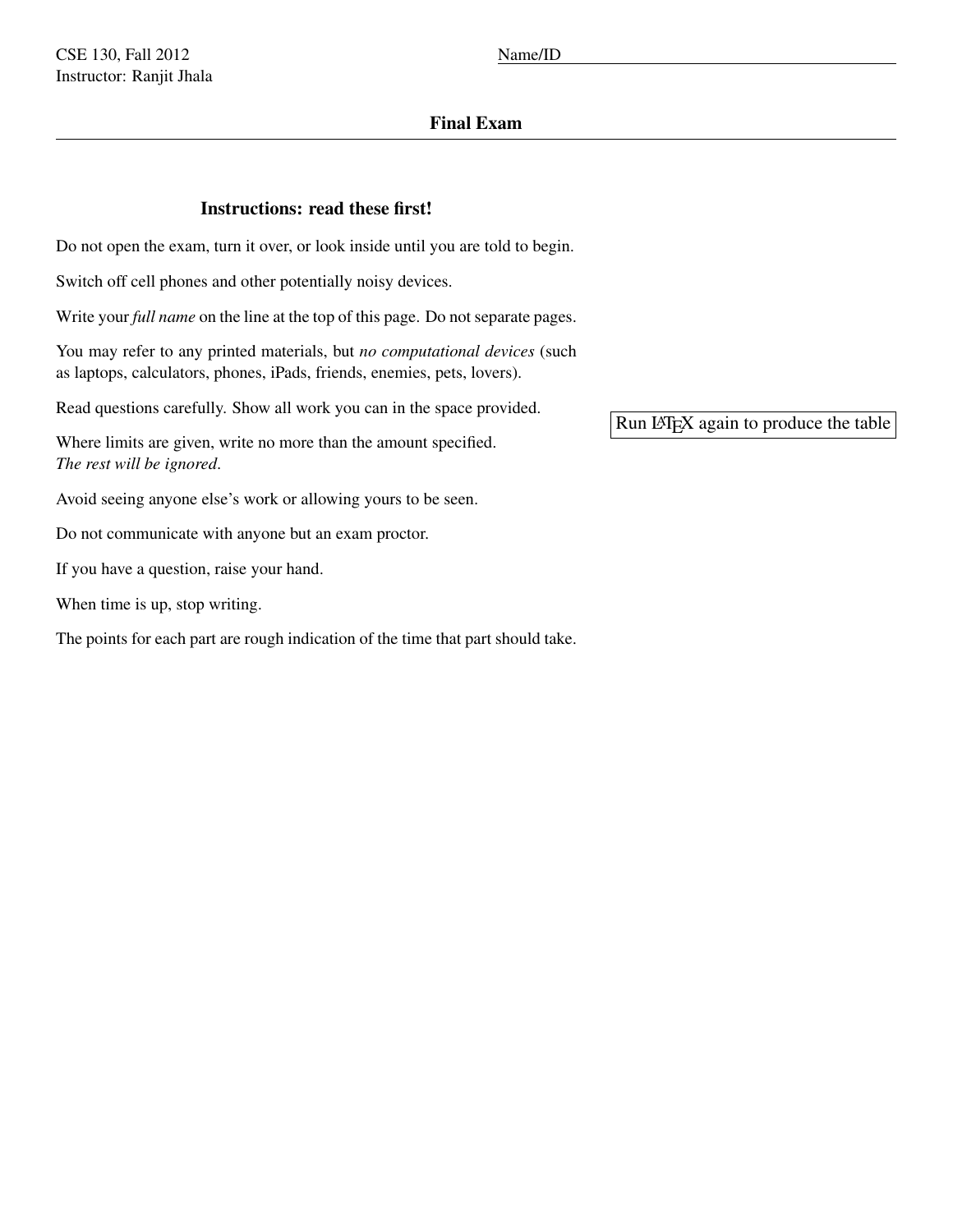#### 1. [?? points]

In each question below, we have given a Scala function with missing type information. Your job is to

- 1. fill in appropriate types (so the function will be accepted by the typechecker),
- 2. write down one set of suitable inputs (i.e. of the corresponding types),
- 3. write down the output corresponding to the input.

```
Hint: Recall that syntax for anonymous functions in Scala is (x_1, \ldots, x_n) \implies e which is equivalent to Ocaml's
fun (x1, \ldots, xn) \rightarrow e(a) [2 points]
   def plus(x: T1, y: T1): T2 = x + yval out = plus(int, in2)T1 =T2 = \_\text{in1} = \_\text{in2} =
  out =(b) [5 points]
   def plussed(x: T1, y: T2): T3 = x + y(x)
   val out = plussed(in1, in2)
  T1 = \_T2 = \_
```
 $T3 =$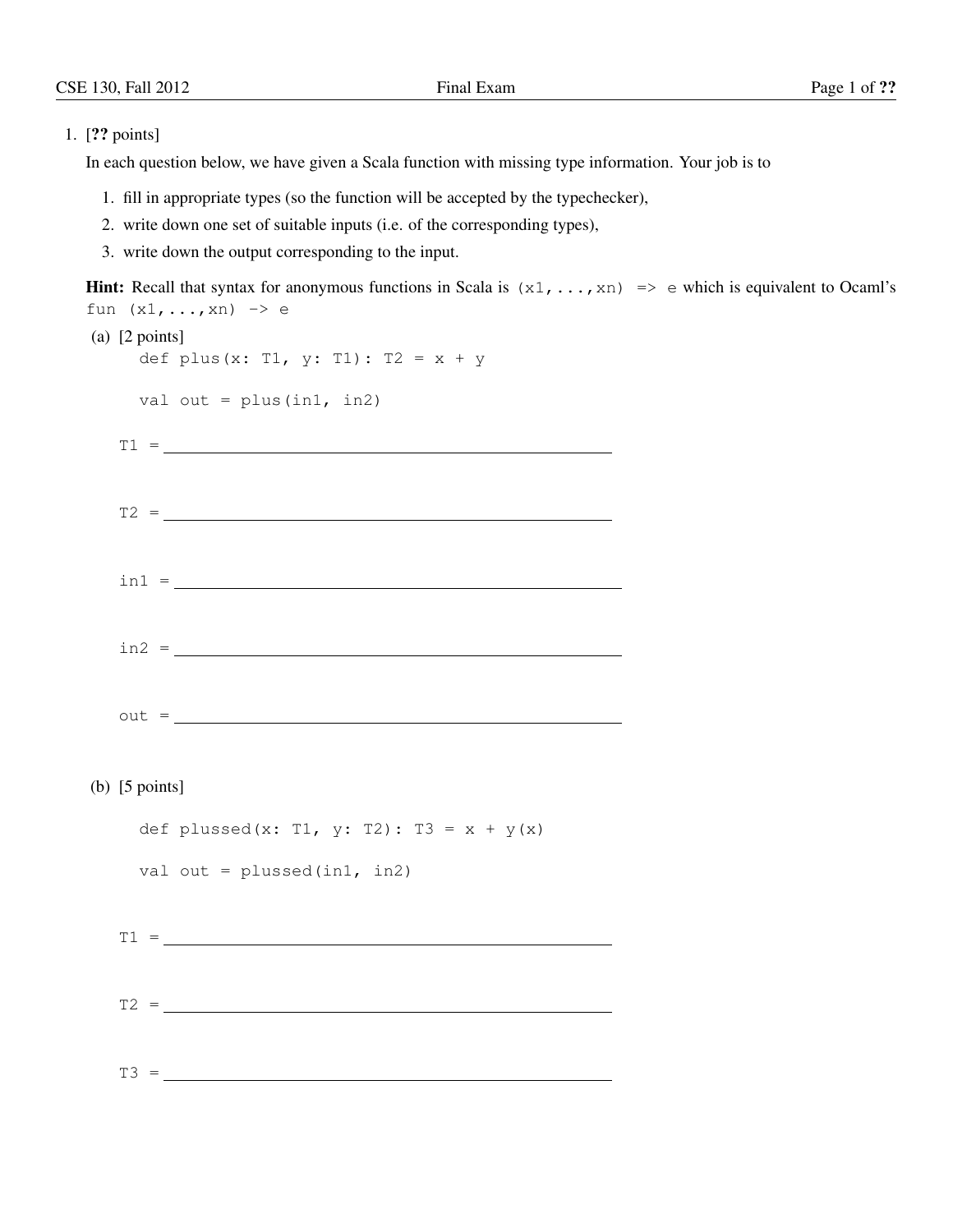| CSE 130, Fall 2012                                  | Final Exam | Page 2 of ?? |
|-----------------------------------------------------|------------|--------------|
|                                                     |            |              |
|                                                     |            |              |
|                                                     |            |              |
|                                                     |            |              |
|                                                     | $\ln 2 =$  |              |
|                                                     |            |              |
|                                                     | $out = \_$ |              |
|                                                     |            |              |
|                                                     |            |              |
| $(c)$ [8 points]                                    |            |              |
|                                                     |            |              |
| def squash[A](xss: T1): T2 = {                      |            |              |
| for (xs <- xss                                      |            |              |
| $; \times \leftarrow xs$<br>yield x                 |            |              |
| $\}$                                                |            |              |
|                                                     |            |              |
| val out = $square(in)$                              |            |              |
|                                                     |            |              |
|                                                     | $T1 = \_$  |              |
|                                                     |            |              |
|                                                     |            |              |
|                                                     |            |              |
|                                                     |            |              |
|                                                     |            |              |
|                                                     |            |              |
|                                                     |            |              |
| $out =$                                             |            |              |
|                                                     |            |              |
|                                                     |            |              |
| (d) $[10 \text{ points}]$                           |            |              |
|                                                     |            |              |
| def reduce [A] (xs: T1, f: T2): T3 = {              |            |              |
| var $acc = xs(0)$<br>for $(x \leftarrow xs.tail)$ { |            |              |
| $acc = f(acc, x)$                                   |            |              |
| $\}$                                                |            |              |
| acc                                                 |            |              |
| $\}$                                                |            |              |
|                                                     |            |              |
| val out = $reduce(in1, in2)$                        |            |              |
|                                                     |            |              |

 $\overline{\phantom{0}}$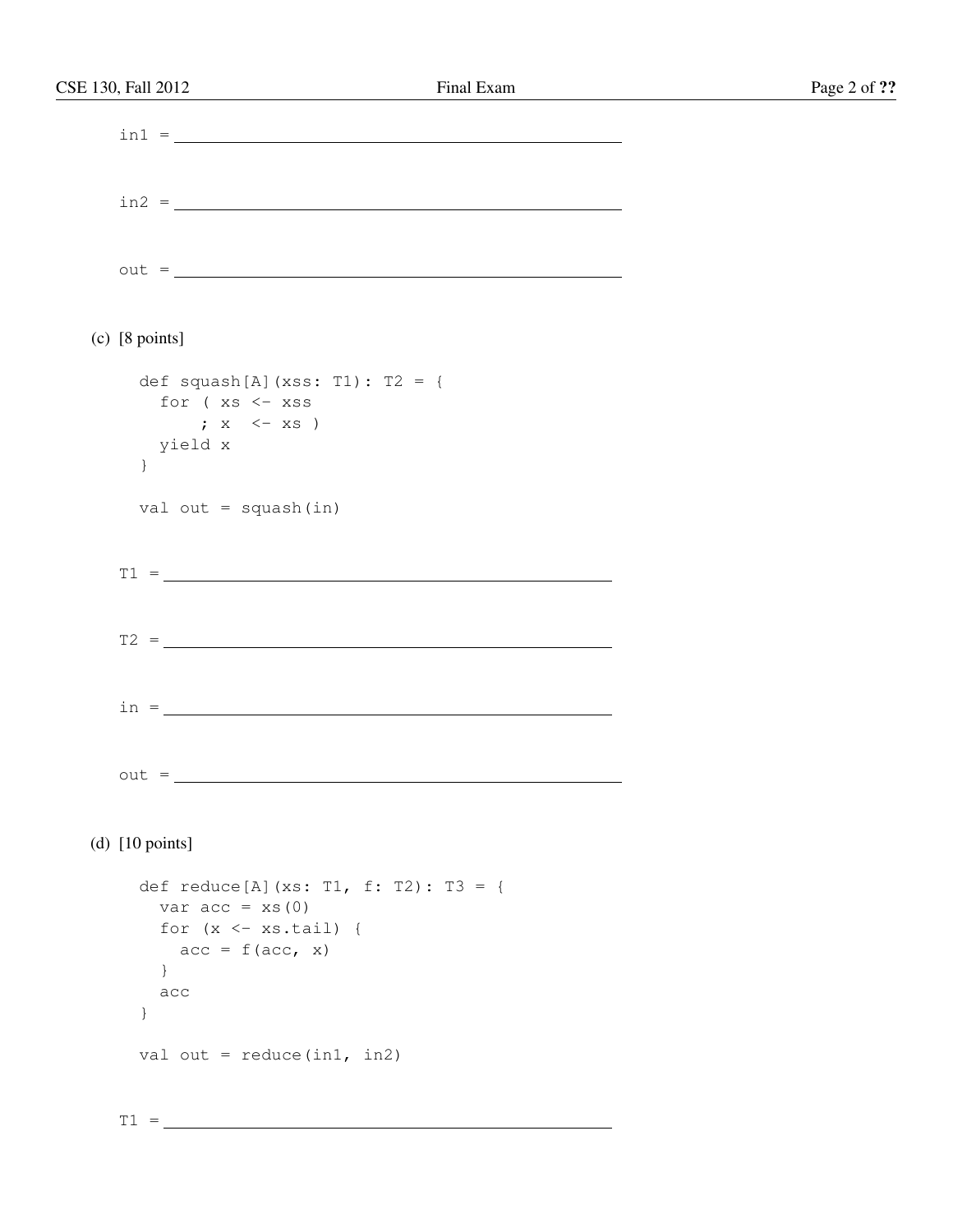| $\text{in1} = \_$ |  |
|-------------------|--|
|                   |  |
|                   |  |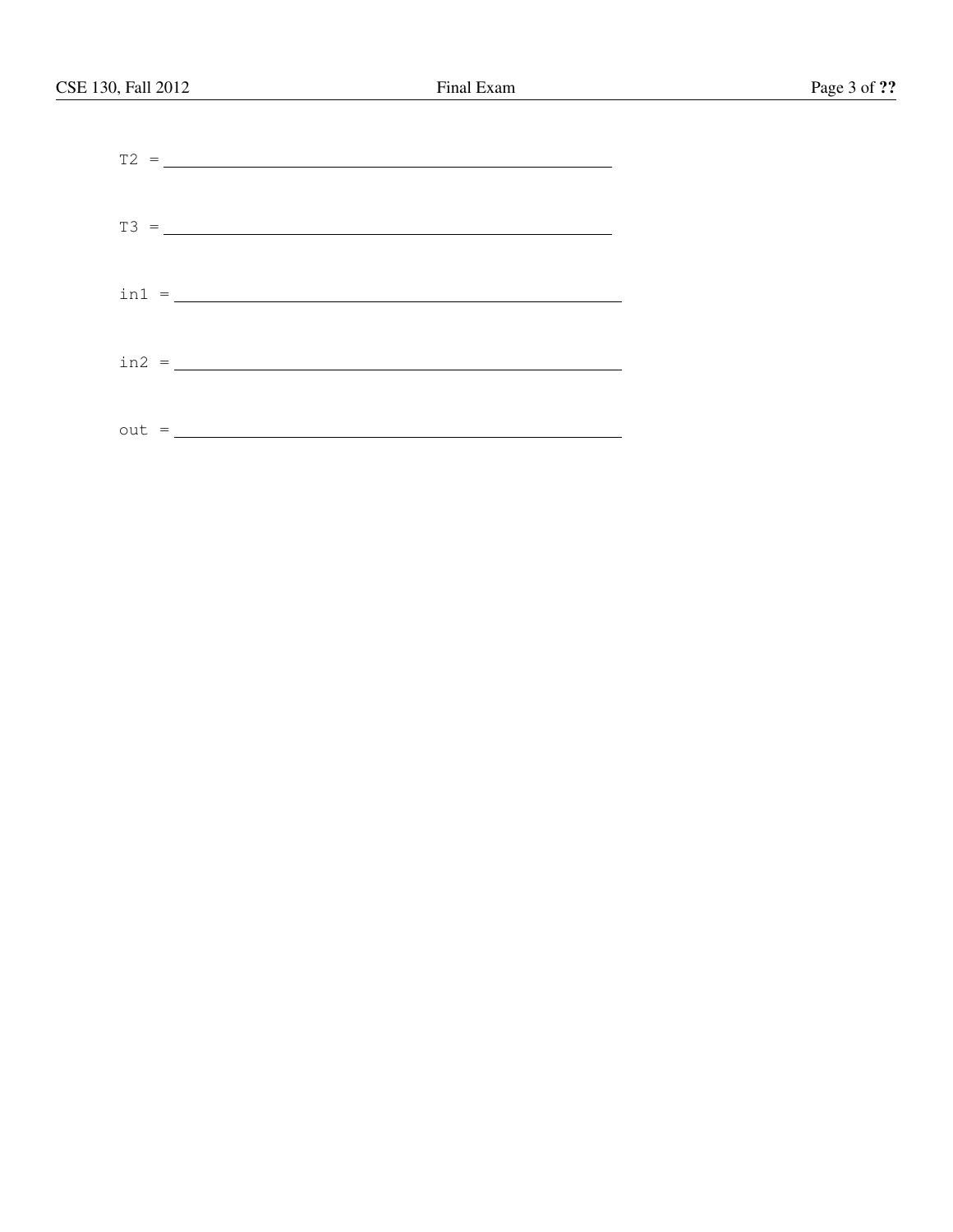```
(e) [10 points]
  def explode[A](xs: T1): T2 = {
   if (xs.isEmpty)
    List(List())
   else {
    for ( ys <- explode(xs.tail)
     ; z < - List(List(), List(xs.head)))
    yield (z ++ ys)
   }
  }
  val out = explode(in)
 T1 = \_T2 =in =
 out =
```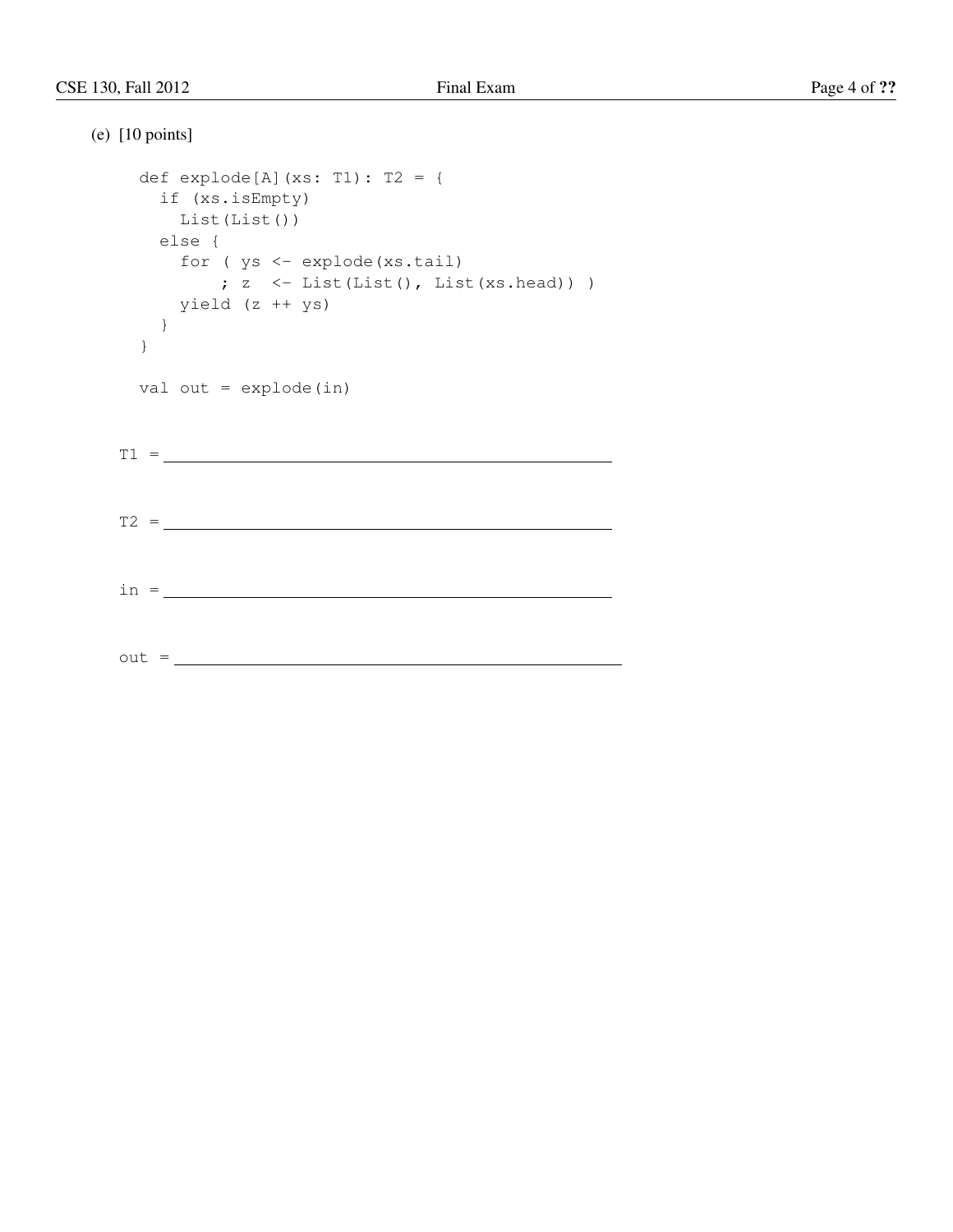### 2. [?? points]

*"MapReduce is a software framework introduced by Google to support distributed computing on large data sets on clusters of computers."* (From WikiPedia)

This question will give you a flavor of what it is like to program using the MapReduce model, using a simple Scala implementation.

(a) [7 points] Consider the function expand whose type is given at the bottom.

```
def expand[A, B](f: A => List[B], xs: Iterator[A]): Iterator[B] = {
  for (x < -xs; y \leftarrow f(x)yield y
}
```
What is the value of ans below ?

```
val clone = (p \Rightarrow (0 \text{ until } p.2) .map( = \Rightarrow p.1).toList)val ans = expand(clone, Iterator(("a", 1), ("b", 2), ("c", 3)))
```
Result:

(b) [8 points] Consider the function insert

```
def insert[K, V](table: Map[K, List[V]], key: K, v: V): Map[K, List[V]] = {
  if table.contains(key) {
    val vs = table(key)table += (key -> v::vs)
  } else {
    table += (key -> List(v))
  }
}
```
What is the value of ans below ?

```
val t = Map( "judynails" \rightarrow List(2)
                , "larsumlaut" \rightarrow List(2, 2, 9)
                , "caseylynch" \rightarrow List(3))
```

```
val ans = insert(t, "judynails", 4)
```
Result: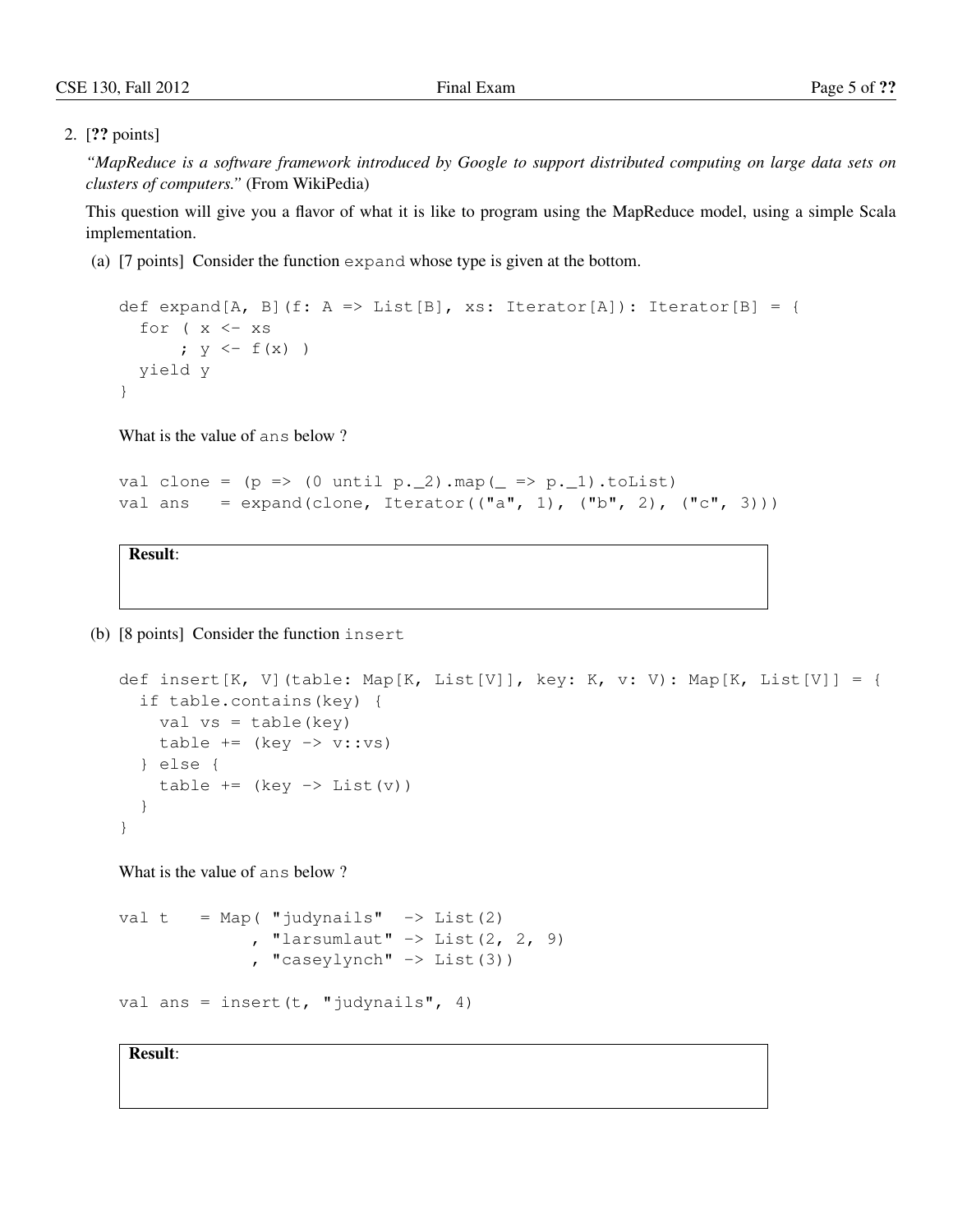(c) [5 points] Consider the function group whose type is given at the bottom.

```
def group[K, V](kvs: Iterator[(K, V)]): Map[K, List[V]] = {
  var table: Map[K, List[V]] = Map()
  for ((k, v) \leq kvs) {
   table = insert(table, k, v)
  }
  table
}
```
What is the value of ans below ?

```
val kvs = Iterator( ("judynails" , 3)
                   , ("larsumlaut", 8)
                   , ("caseylynch", 19)
                   , ("caseylynch", 12)
                   , ("larsumlaut", 7)
                   , ("judynails" , 6))
```

```
val ans = group(kvs)
```
Result:

```
(d) [10 points] Consider the function collapse whose type is given at the bottom.
```

```
def collapse[K, V](table: Map[K, List[V]], f: (V, V) => V): Map[K, V] = {
   table.mapValues(reduce(_, f))
```

```
}
```
Hint: The reduce function is from Question 1(d).

Hint: The method 'mapValues' (for Scala HashMaps) behaves as follows:

```
scala> Map("one" \rightarrow 1, "two" \rightarrow 2).mapValues( + 100)
res: Map[String, Int] = Map("one" \rightarrow 101, "two" \rightarrow 102)
```
What is the value of ans below ?

```
let table = Map( "judynails" \rightarrow List(9, 3)
                 , "larsumlaut" \rightarrow List(5, 2, 3)
                  , "caseylynch" \rightarrow List(3, 6)
                  )
val ans = collapse(table, (x, y) => x + y)
```
Result: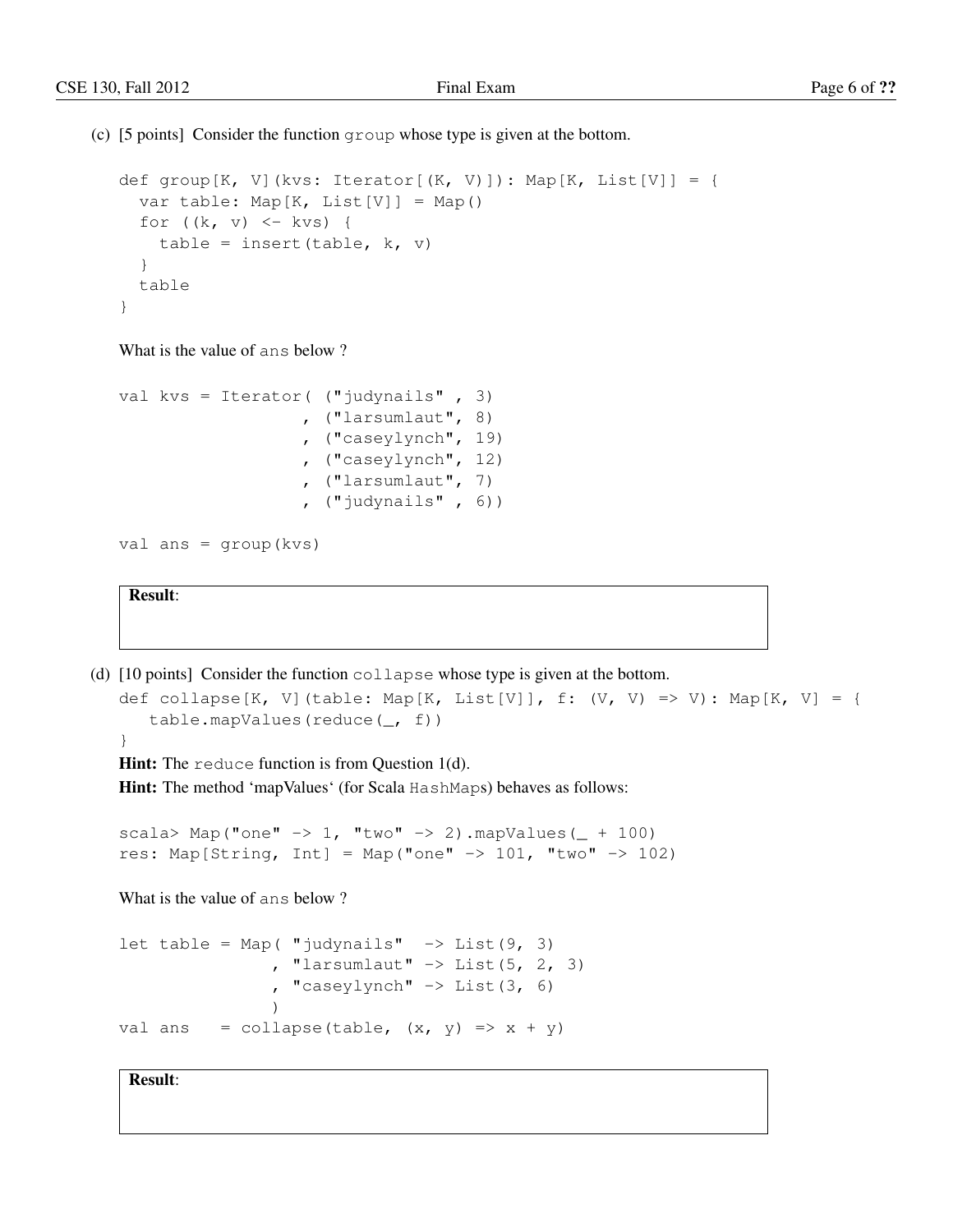(e) [10 points] Finally, consider the function mapReduce whose type is given at the bottom.

```
def mapReduce[E, K, V] (xs : Iterator[E], mapper : E \Rightarrow List[(K, V)], reducer: (V, V) => V ) : Map[K, V] = {
 val kvs = expand(mapper, xs)val table = group(kvs)
 val out = collapse(table, reducer)
  out
}
```
Intuitively, the mapReduce function takes the arguments:

- $x s$ : which is a collection of values of type E, e.g. a collection of documents,
- mapper: which is a function that maps each E value to a *list* of key-value pairs, kvs of type List [K, V].
- reducer: An accumulation function that takes a "current accumulation" value of type  $\vee$  a "next value" of type V and returns a new accumulated value of type V (e.g. like  $fold$   $left$   $left$ .

First, the mapper function is used to expand the list xs into a giant collection of key-value pairs kvs. Second, the expanded set of key-value pairs is *grouped by* the key to get table : Map[K, List[V]] Third, the reducer is used to *reduce* the list of values in *each* group in the table, and the reduced table out is returned. In the real implementation, each of the three steps of mapReduce is carried out in parallel across several (thousands of!) machines.

Assume that you are *given* the following:

```
type Doc \frac{1}{2} // Definition is unimportant
val wwwdocs: Iterator[Doc] // The WWW as a Document collection
def docWords(d: Doc): List[String]
```
that is, a special type Doc, a collection of all WWW documents, and a function that returns a list of strings corresponding to the words in a given document. Your goal is to compute the **frequency** with which different words appear in documents on the Web. That is your goal is to compute a table wordCount: Map[String, Int] of the form

Map(w1 -> c1, w2 -> c2, ..., wn -> cn)

where ci is the number of times the word wi appears in documents across the Web. Fill in the blanks below to show how mapReduce. can be used to compute the word frequency table wordCount:

```
val wordcount = {
 val fmap =
  val fred =
    mapReduce(wwwdocs, fmap, fred)
}
```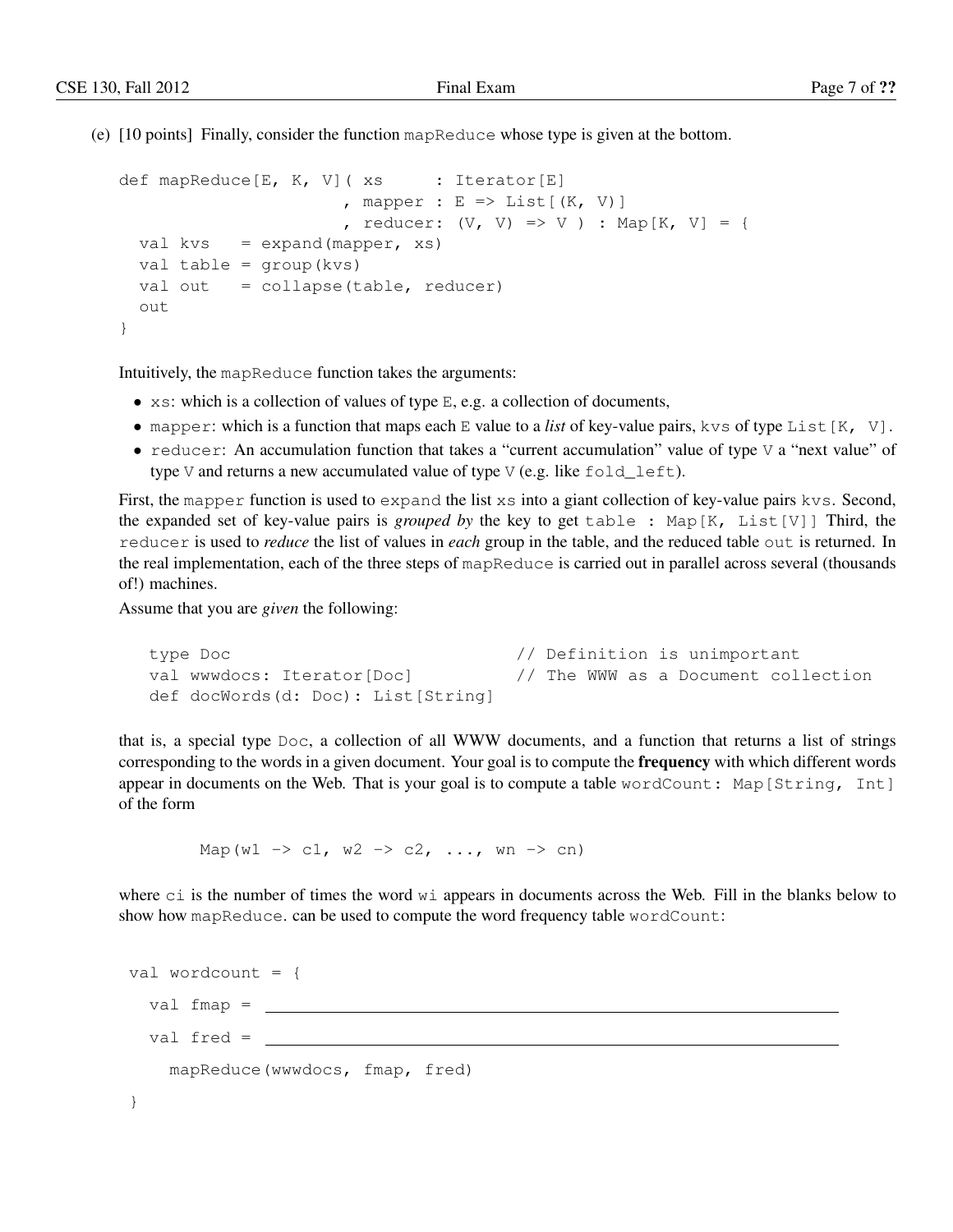3. [?? points] We will write several Scala functions to do simple manipulation of images represented by type

```
type Image = List[List[Int]]
```
i.e. lists of lists of integers, with each integer representing a pixel. For example, the following would be a simple image of a smiley face.

```
val img1 = List(List(11, 0, 12)), List( 0, 0, 0)
               , List(13, 0, 14)
               , List(15, 16, 17))
```
We can refer to each pixel of the image by its horizontal x and vertical y coordinate. The top left corner is  $(0, 0)$  and coordinates increase to the right and down. We can access coordinate  $(x, y)$  of img: Image as img(y)(x)

(a) [5 points] Fill in the body of the function square, which takes an image, and *squares* each integer in it. For example,

```
scala> square(img1)
res: Image = List (List (121, 0, 144), List( 0, 0, 0)
                , List(169, 0, 196)
                , List(225, 256, 289))
```
Fill in the blanks below to obtain an implementation of square .

```
def square(img: Image) : Image = {
  for ( ___ <- ______________________________________ )
  yield ____________________________________________
```

```
}
```
(b) [10 points] Next, fill in the body of the function crop, such that crop(img,  $x1$ ,  $y1$ ,  $x2$ ,  $y2$ ) returns an image which only contains the pixels from img at coordinates  $(x, y)$ , where  $x1 \le x \le x2$  and  $y1 \le y \le y2$ . (You can assume that all such coordinates exist in img.) For example,

```
scala> crop(imq1,0,1,2,4)res: Image = List(List(0, 0)), List(13, 0)
                 , List(15, 16))
```
Fill in the blanks below to obtain an implementation of crop .

def crop(img: Image, x1:Int, y1: Int, x2:Int, y2: Int): Image = { for ( \_\_\_ <- \_\_\_\_\_\_\_\_\_\_\_\_\_\_\_\_\_\_\_\_\_\_\_\_\_\_\_\_\_\_\_\_\_\_\_\_\_\_ ) yield \_\_\_\_\_\_\_\_\_\_\_\_\_\_\_\_\_\_\_\_\_\_\_\_\_\_\_\_\_\_\_\_\_\_\_\_\_\_\_\_\_\_\_\_ }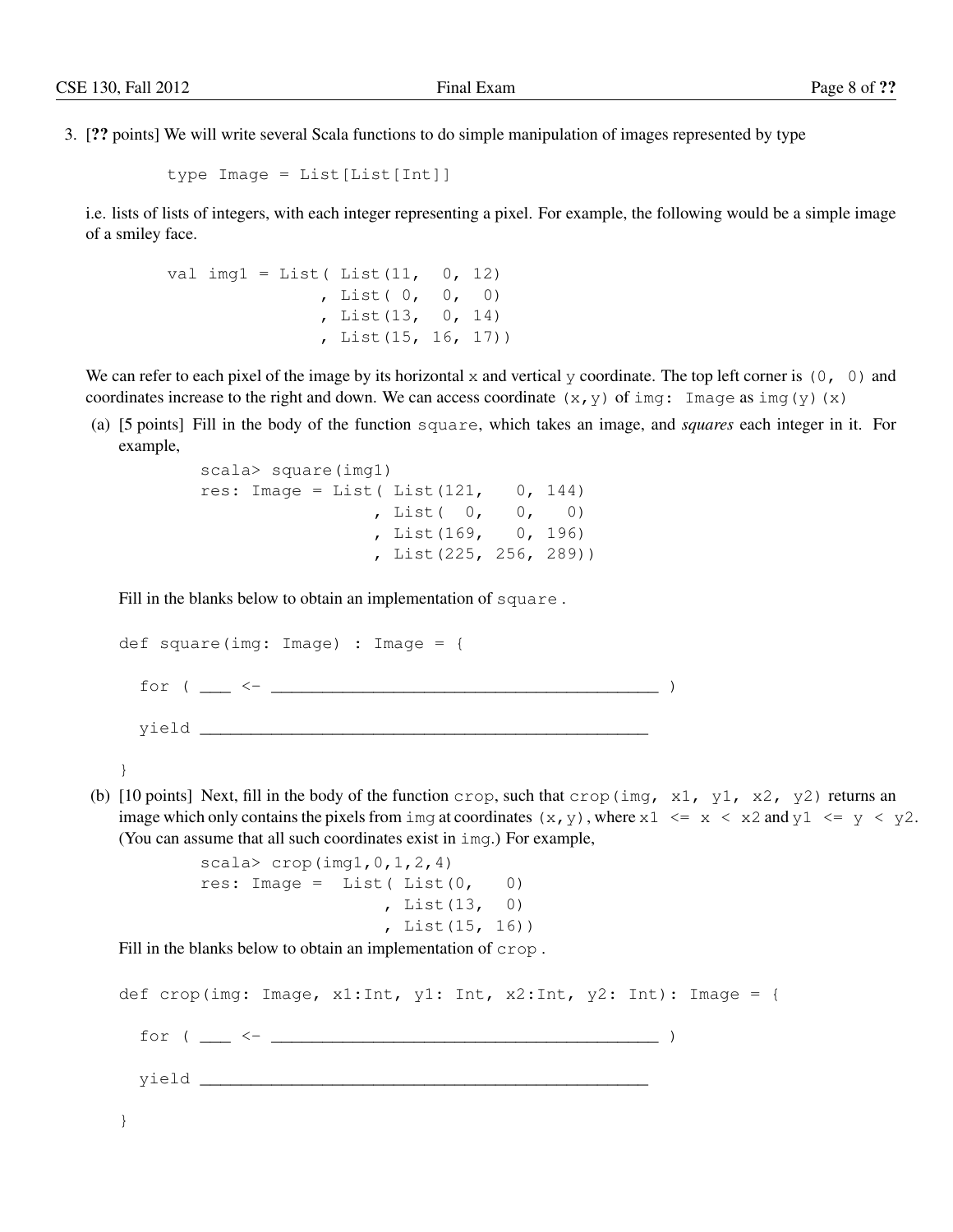**Hint:** For a list xs the call xs.slice(lo, hi) returns the *sub-list* of the lo, lo+1, ..., hi-1-th elements of xs For example,

> scala> List(0, 10, 20, 30, 40, 50, 60, 70).slice(2, 6) res: List[Int] = List(20, 30, 40, 50)

(c)  $[10 \text{ points}]$  Next, let us write a helper function zip. Given lists 11 and 12, zip(11, 12) returns a list of pairs. The nth element of the returned list is a pair consisting of the nth element of  $11$  and the nth element of  $12$ . If one of the lists is smaller than the other, the returned list contains pairs only for indices that both lists have. For example,

\_\_\_\_\_\_\_\_\_\_\_\_\_\_\_\_\_\_\_\_\_\_\_\_\_\_\_\_\_\_\_\_\_\_\_\_\_\_\_\_\_\_\_\_\_\_\_\_\_\_\_\_\_\_\_\_\_\_\_\_\_\_\_\_\_\_\_\_\_

\_\_\_\_\_\_\_\_\_\_\_\_\_\_\_\_\_\_\_\_\_\_\_\_\_\_\_\_\_\_\_\_\_\_\_\_\_\_\_\_\_\_\_\_\_\_\_\_\_\_\_\_\_\_\_\_\_\_\_\_\_\_\_\_\_\_\_\_\_

\_\_\_\_\_\_\_\_\_\_\_\_\_\_\_\_\_\_\_\_\_\_\_\_\_\_\_\_\_\_\_\_\_\_\_\_\_\_\_\_\_\_\_\_\_\_\_\_\_\_\_\_\_\_\_\_\_\_\_\_\_\_\_\_\_\_\_\_\_

\_\_\_\_\_\_\_\_\_\_\_\_\_\_\_\_\_\_\_\_\_\_\_\_\_\_\_\_\_\_\_\_\_\_\_\_\_\_\_\_\_\_\_\_\_\_\_\_\_\_\_\_\_\_\_\_\_\_\_\_\_\_\_\_\_\_\_\_\_

\_\_\_\_\_\_\_\_\_\_\_\_\_\_\_\_\_\_\_\_\_\_\_\_\_\_\_\_\_\_\_\_\_\_\_\_\_\_\_\_\_\_\_\_\_\_\_\_\_\_\_\_\_\_\_\_\_\_\_\_\_\_\_\_\_\_\_\_\_

\_\_\_\_\_\_\_\_\_\_\_\_\_\_\_\_\_\_\_\_\_\_\_\_\_\_\_\_\_\_\_\_\_\_\_\_\_\_\_\_\_\_\_\_\_\_\_\_\_\_\_\_\_\_\_\_\_\_\_\_\_\_\_\_\_\_\_\_\_

```
scala> zip(List(1, 2, 3), List(4, 5, 6))
res: List[Int] = List((1, 4), (2, 5), (3, 6))
```

```
scala> zip(List(1,2,3), List(4,5))res: List [Int] = List ((1, 4), (2, 5))
```
Fill in the blanks below to obtain an implementation of zip.

```
def zip[A](l1: List[A], l2: List[B]): List[(A, B)] = {
```
}

(d) [10 points] Given two images img1 and img2 of the *same size*, add(img1, img2) returns an image where each pixel is the sum of the corresponding pixels from img1 and img2. For example,

```
scala> add(img1, img1)
res: Imq = List(List(22, 0, 24),
               List( 0, 0, 0),
                List(26, 0, 28),
                List(30, 32, 34))
```
Fill the implementation of add\_imgs below.

Hint: You may need *another* call to zip ...

```
def add(img1: Image, img2: Image): Image = {
   for ((r1, r2) < -zip(imq1, img2))yield _____________________________________________________
```
}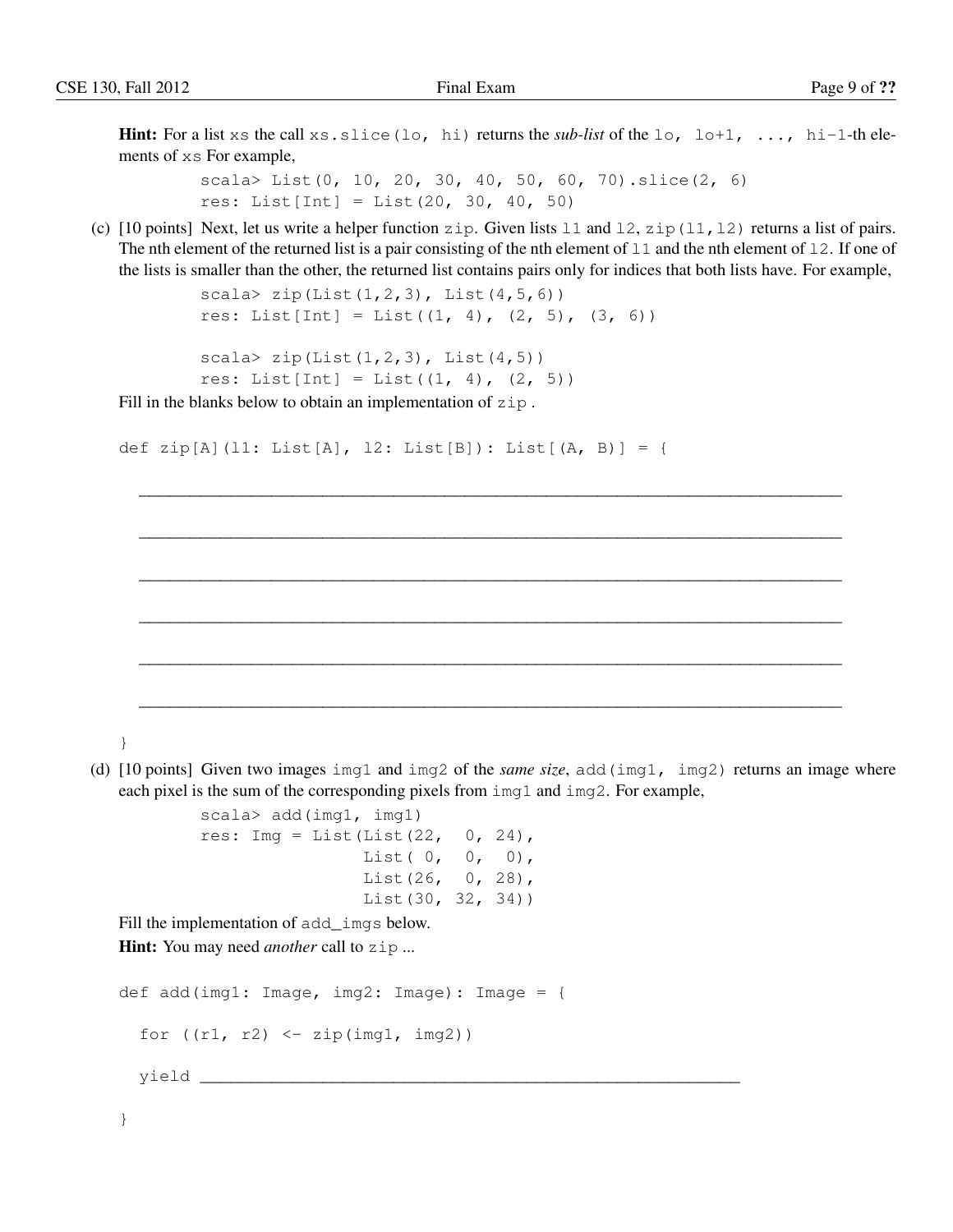### 4. [?? points]

We say that one word is an *anagram* of another if *reordering* the letters of the first word results in the second word. Next, we will write a couple of Scala functions that determine if one word is a *anagram* of another.

Recall! In Scala, a String is in fact a *collection* of characters. Thus, we can do all the usual "collection-y" things to them, such as:

```
scal \lambda val xs = "influx"xs: java.lang.String = influx
scal (xs(0), xs(1), xs(2))res1: (Char, Char, Char) = (i, n, f)scala> xs.head
res2: Char = iscala> xs.tail
res2: String = nflux
scala> xs.length
res3: Int = 6scala> xs.sorted
res4: String = filnux
scala> xs.isEmpty
res5: Boolean = false
scala> xs.reverse
res6: String = xulfni
scala> xs.slice(2, 5)
res7: String = flu
```
(a) [5 points] Fill in the body of the function isAnagram, which takes two Strings and checks if the first one is an anagram of the second.

```
scala> isAnagram("influx", "flunxi")
res: Boolean = True
scala> isAnagram("influx", "flinux")
res: Boolean = True
scala> isAnagram("influx", "XULFNI") // uppercase is different char
res: Boolean = False
scala> isAnagram("influx", "linux") // missing 'f'
res: Boolean = False
```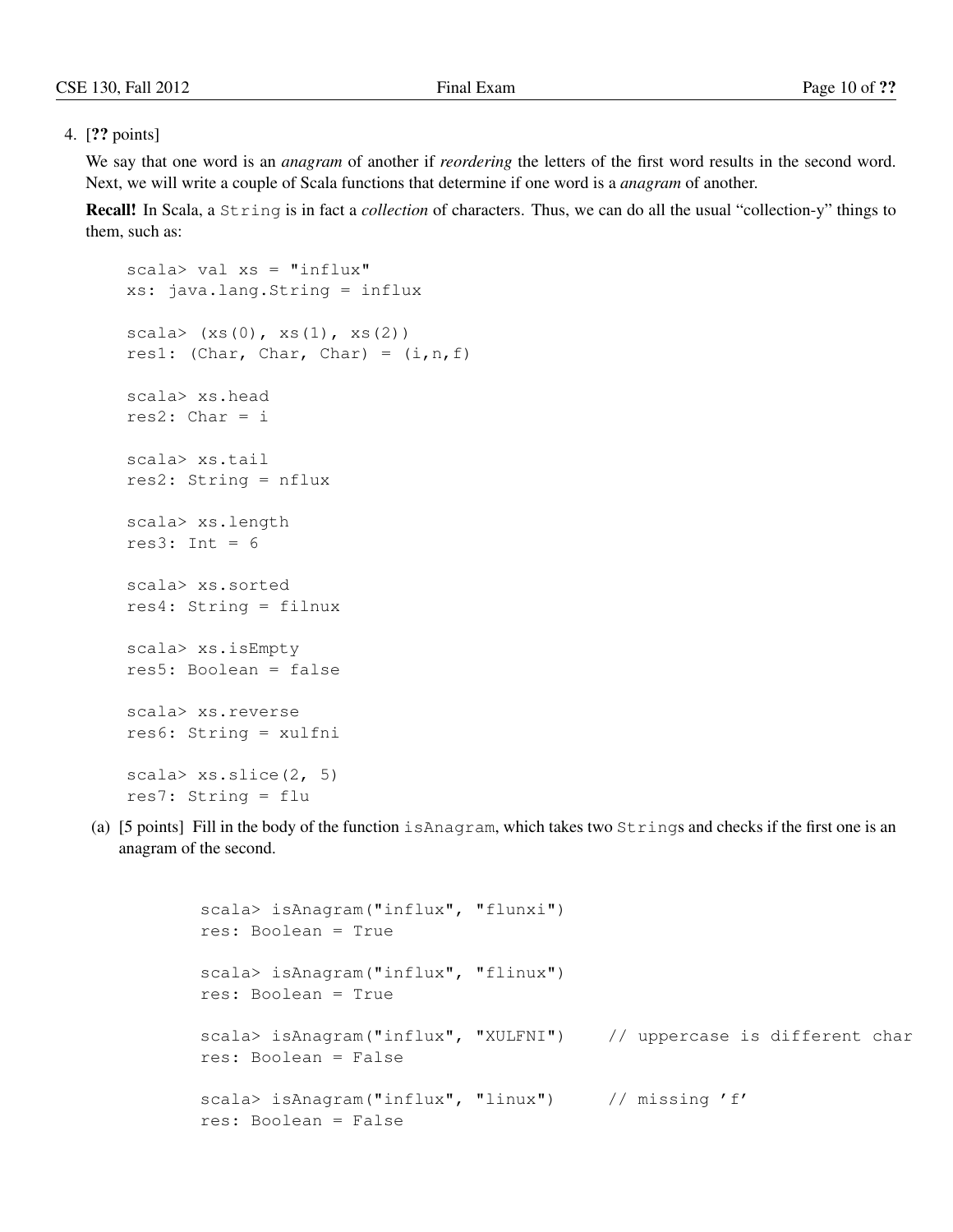Fill in the blanks below to obtain an implementation of  $\exists$  sAnagram.

```
def isAnagram(src: String, dst: String) : Boolean =
```
(b) [7 points] Next, write a function that takes a word w, a character c and a position i and *splices* the character into the word at the given position. For example,

```
scala> spliceCharAt("influx", 'z', 0)
res: String = zinflux
scala> spliceCharAt("influx", 'z', 2)
res: inzflux
scala> spliceCharAt("influx", 'z', 6)
res: influxz
```
Fill in the blanks below to obtain an implementation of spliceCharAt.

def spliceCharAt(w: String, c: Char, i: Int) : String=

(c) [8 points] Finally, we will write a function that returns an iterator over *all* the possible anagrams (permutations) generatable from a given String. When you are done, you should see the following behavior:

```
scala> anagrams("dog").toList
    res: List[String] = List(dog, odg, ogd, dgo, gdo, god)
Fill in the blanks below to obtain an implementation of anagrams.
```

|                  | def anagrams(w: String): Iterator[String] = |  |
|------------------|---------------------------------------------|--|
| if (             |                                             |  |
| $\}$ else {      |                                             |  |
| for $($ $\qquad$ |                                             |  |
|                  |                                             |  |
|                  |                                             |  |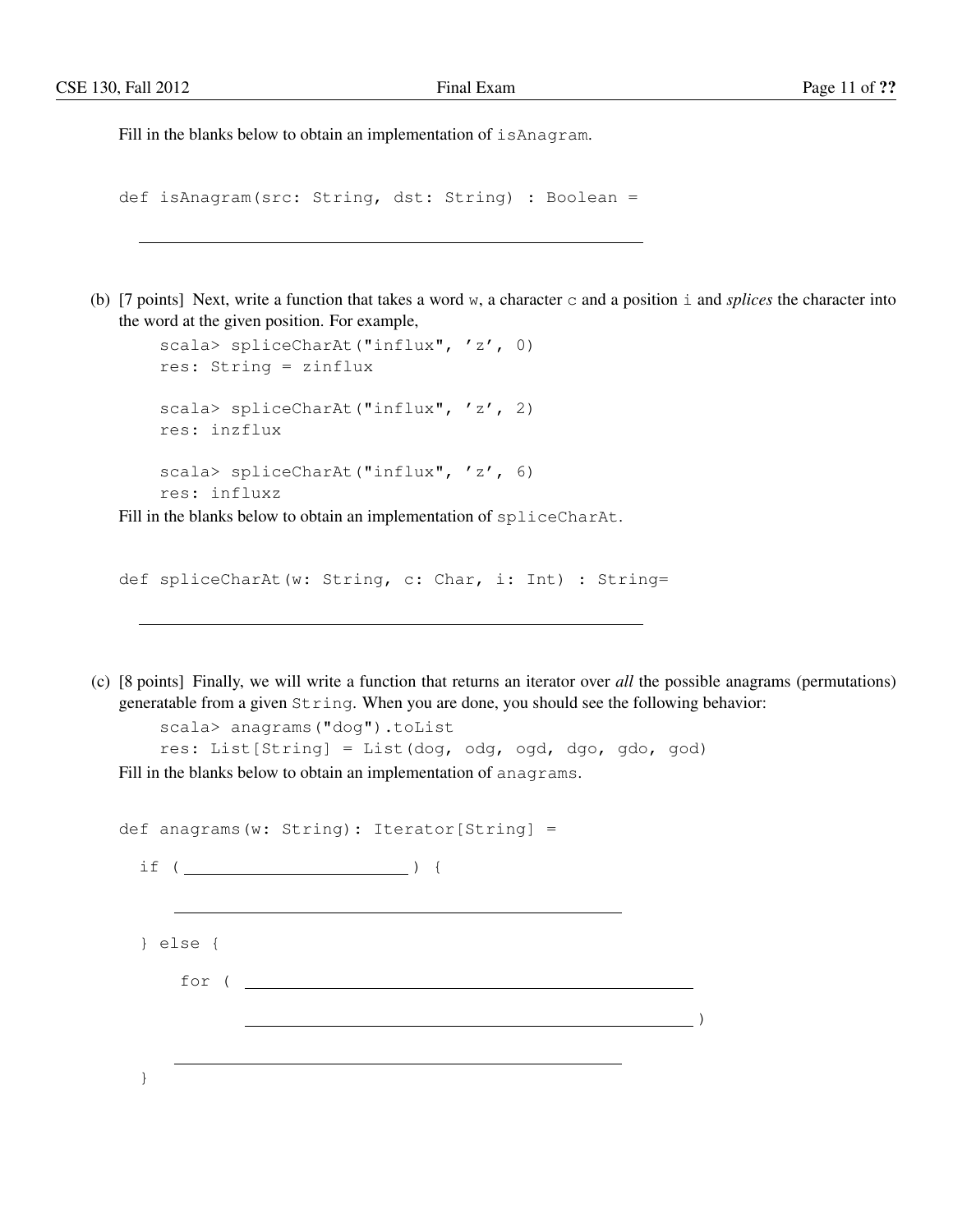5. [?? points] For this problem, you will write Prolog code that checks whether a given ML expression is *well-scoped*, that is, that every variable that is used in the expression is *bound* in the expression. That is, your prolog code will check, just by looking at the code, not by running it, whether or not your nanoML implementation would have thrown a Nano.MLFailure "Variable not bound: ..." exception.

First, we shall encode nanoML expressions as Prolog terms via the following grammar.

```
expr ::= |\text{const}(i)|var(x)| plus(expr, expr)
               | leq(expr, expr)
               | ite(expr, expr)
               | letin(var(x), expr, expr)
               fun(var(x), expr)| app(expr, expr)
```
The table below shows several examples of Ocaml expressions, the Prolog term encoding that expression.

| ML Expression                           | Prolog Expression Term                           |
|-----------------------------------------|--------------------------------------------------|
| 2                                       | const(2)                                         |
| X                                       | var(x)                                           |
| $2 + 3$                                 | plus (const $(2)$ , const $(3)$ )                |
| $2 \leq 3$                              | leq(const(2),const(3))                           |
| fun $x \rightarrow x \leftarrow 4$      | fun(var(x), $leq(x)$ , $(var(x), const(4))$ )    |
| fun $x \rightarrow$ fun $y \rightarrow$ | fun $\text{(var(x)}, \text{fun}(\text{var(y)}),$ |
| if x then y else 0                      | ite(var $(x)$ , var $(y)$ , const $(0)$ )))      |
| $let x = 10 in x$                       | letin(var(x), const(10), var(x))                 |
| fun $x \rightarrow$                     | fun (var(x),                                     |
| $let y = x in$                          | letin(var(y), var(x)                             |
| $+$ y                                   | plus(var(y),var(y)))                             |

(a)  $[10 \text{ points}]$  Write a Prolog predicate reads  $(E, X)$  that is true if X is *read anywhere* inside the expression E. When you are done, you should get the following behavior:

```
?- reads(plus(const(2), const(3)), x).
   False.
?- reads(letin(var(x), const(1), var(a)), X).
   X = aTrue.
?- reads(fun(var(x), plus(var(a), var(b))), X).
   X = a;
   X = b;
   True.
?- reads(fun(var(b), plus(var(a), var(b))), X).
   X = a;X = b;True.
```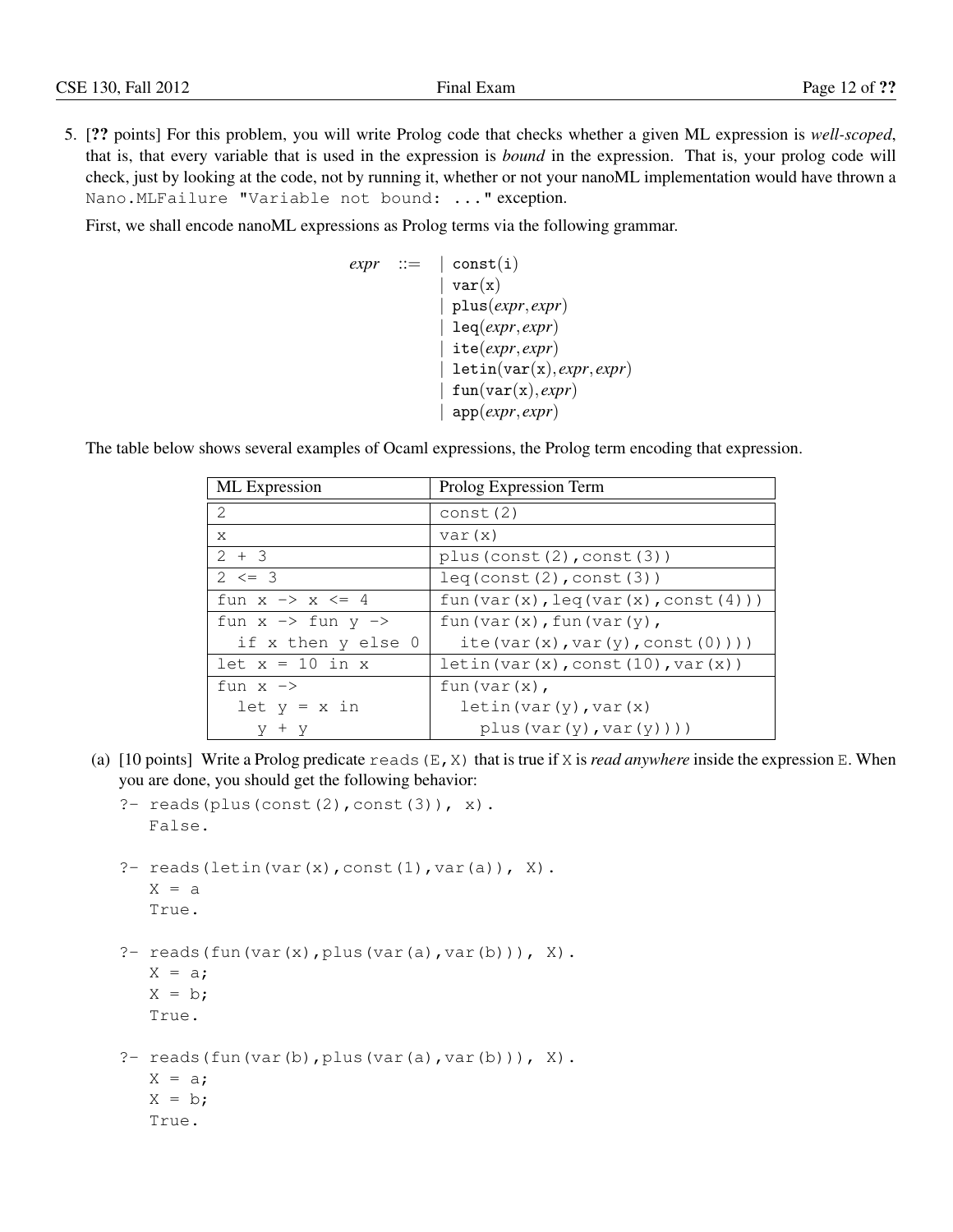Write your solution by filling in the grid below. **Hint:** If you need an "Or", you may add extra rules where needed, (or better, just use the ; operator.)

| reads (const (I), X) :- $0 = 1$ . % i.e. false |  |  |
|------------------------------------------------|--|--|
| reads $(var(X), Y)$ :-                         |  |  |
| reads (plus $(E1, E2)$ , X) :-                 |  |  |
| reads $(\text{leq}(E1, E2), X)$ :-             |  |  |
| reads (ite $(E1, E2, E3)$ , X) :-              |  |  |
| reads (letin (var $(Y)$ , E1, E2), X) :-       |  |  |
| reads $(fun(var(Y), E), X)$ :-                 |  |  |
| reads (app $(E1, E2)$ , X) :-                  |  |  |

(b) [15 points] Write a Prolog predicate wellscoped(E) that is true if E is *well-scoped*, that is, each variable that is read is previously bound. When you are done, you should get the following behavior:

```
?- wellscoped(plus(var(a),const(3))).
  False.
```
- ?- wellscoped(letin(var(a),const(1),plus(var(a),const(3)))). True.
- ?- wellscoped(fun(var(b), plus(var(a), var(b)))). False.
- ?- wellscoped(fun(var(b),fun(var(a), plus(var(a),var(b))))). True.
- ?- wellscoped(app(fun(var(a),plus(var(a),const(1))), var(a))).